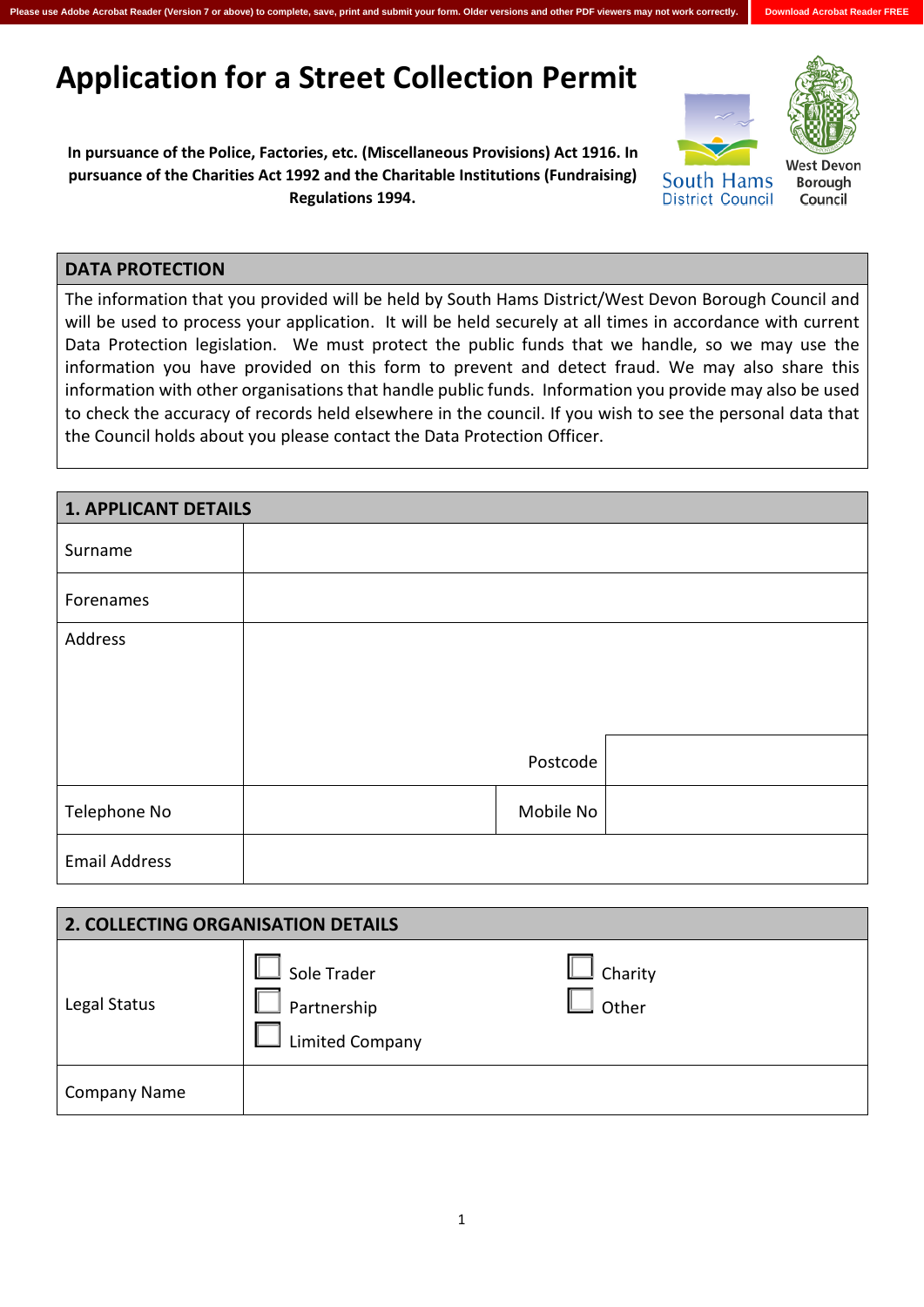| Company Address<br>(Head Office)             |          |  |
|----------------------------------------------|----------|--|
|                                              | Postcode |  |
| Registered Company/<br><b>Charity Number</b> |          |  |
| Your position in the<br>business             |          |  |

| 3. ORGANISATION TO BENEFIT FROM COLLECTION   |                                                      |                                           |  |  |
|----------------------------------------------|------------------------------------------------------|-------------------------------------------|--|--|
| Legal Status                                 | Sole Trader<br>Partnership<br><b>Limited Company</b> | $\overline{\phantom{a}}$ Charity<br>Other |  |  |
| <b>Organisation Name</b>                     |                                                      |                                           |  |  |
| <b>Organisation Address</b>                  |                                                      | Postcode                                  |  |  |
| Registered Company/<br><b>Charity Number</b> |                                                      |                                           |  |  |

## **4. DETAILS OF COLLECTION**

Please state below the purpose of the collection: (e.g. relief of poverty, advancement of education etc.)

| Please specify whether the Collection is to take place |            |              |
|--------------------------------------------------------|------------|--------------|
| in South Hams or West Devon                            | South Hams | ⊿ West Devon |
| What Town/Parish do you wish to collect in?            |            |              |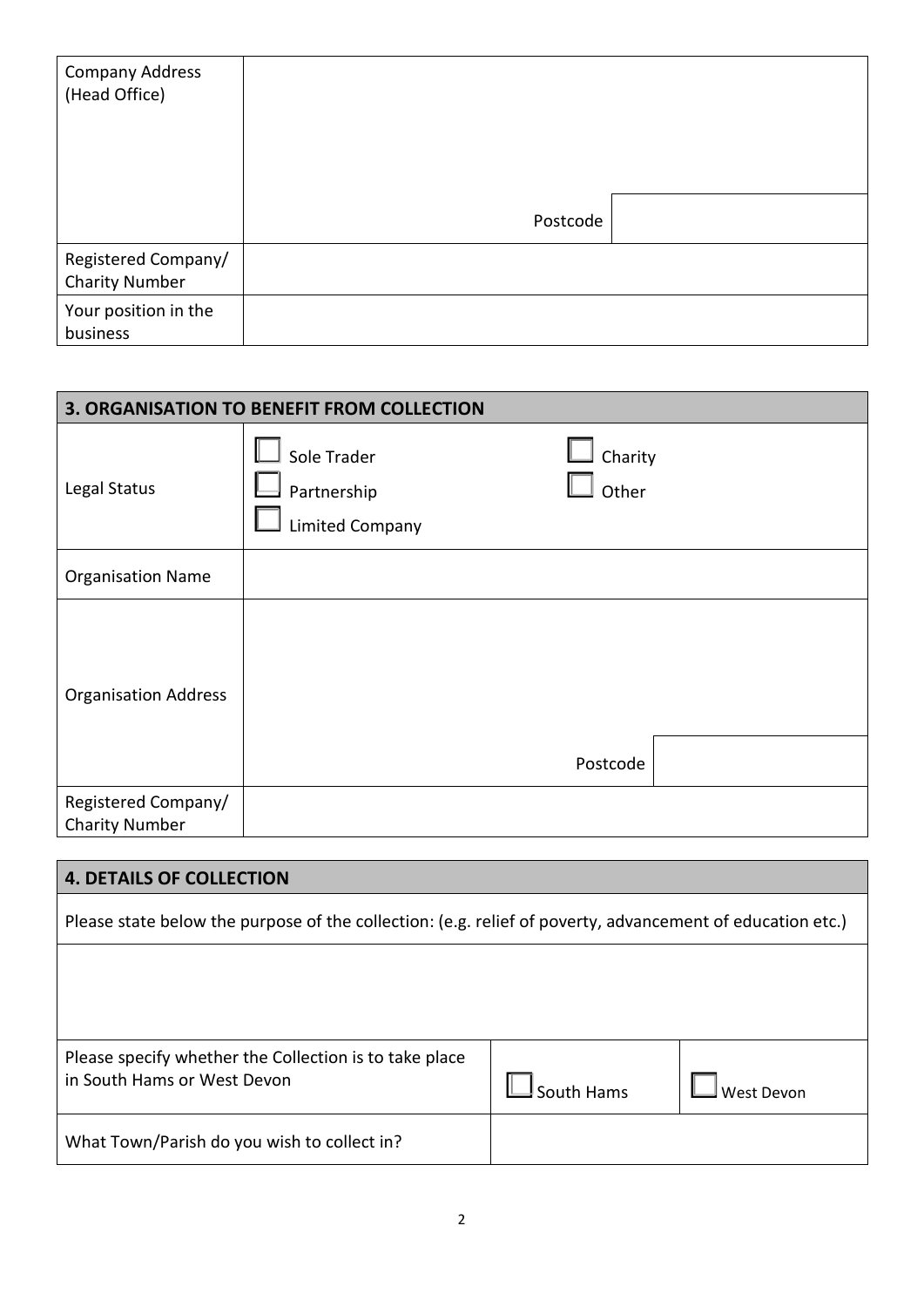| What is the proposed date of collection?                                                     |  |
|----------------------------------------------------------------------------------------------|--|
| What hours do you propose for the collection?<br>(Standard timings $08:00$ hrs $-20:00$ hrs) |  |
| How many people do you authorise as collectors?                                              |  |

| <b>5. TYPE OF COLLECTION</b>                                                                                                                                             |  |  |  |  |
|--------------------------------------------------------------------------------------------------------------------------------------------------------------------------|--|--|--|--|
| Do you propose to collect: (if items or other<br>Cash $\Box$ Items $\Box$ Other<br>please provide details on a separate sheet)                                           |  |  |  |  |
| Do you propose to hold the collection in conjunction with a carnival,<br>procession or other event? (if YES please provide details on a separate sheet)                  |  |  |  |  |
| Do you propose to promote this collection in conjunction with a House to<br>House Collection in the Council area? (if YES please provide details on a separate<br>sheet) |  |  |  |  |

| <b>6. DISPOSAL OF COLLECTION PROCEEDS</b>                                                              |            |                |  |
|--------------------------------------------------------------------------------------------------------|------------|----------------|--|
| Out of the collection proceeds do you propose to pay the<br>organisers, collectors, expenses or other? | $\Box$ YFS | $\mathsf{Inc}$ |  |
| If YES, Please provide details of all the payments you propose to make out of the proceeds of the      |            |                |  |

collection *(Continue on separate sheet if necessary)* 

| <b>7. OTHER APPLICATIONS</b>                                                                                                                                         |            |  |
|----------------------------------------------------------------------------------------------------------------------------------------------------------------------|------------|--|
| Have you, or anybody associated with the collection, previously applied for<br>permission to hold a charitable collection with this or any other local<br>authority? | <b>VFS</b> |  |
| If YES, was the application refused, revoked or suspended? (If Yes, please provide<br>details below)                                                                 | <b>VEC</b> |  |